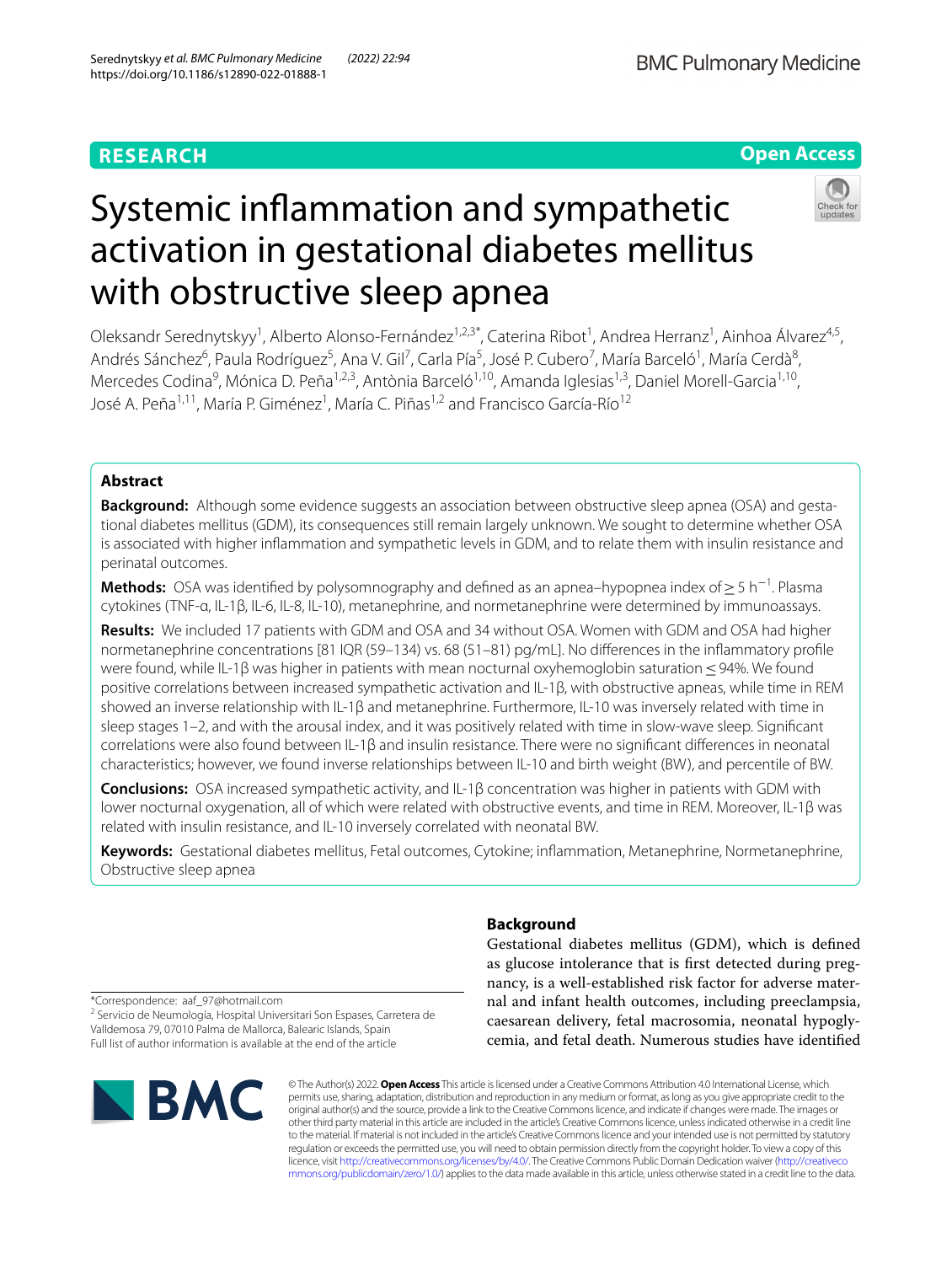risk factors for GDM, such as advance maternal age, previous GDM, obesity, and being member of some ethnic groups [\[1](#page-9-0)].

Obstructive sleep apnea (OSA) is characterized by repetitive episodes of total (apneas) or partial (hipoapneas) obstruction of the upper airway during sleep, and it is associated with oxygen desaturations and sleep disruption [\[2](#page-9-1)]. Some physiological changes, such as weight gain, hormonal variations, or modifcations in the upper airway [[3](#page-9-2)] increase prevalence of OSA during pregnancy. Some evidence suggests that OSA is associated with adverse pregnancy outcomes, such as gestational diabetes mellitus (GDM), preeclampsia, gestational hypertension, and with fetal related outcomes, preterm birth and neonatal low weight [\[4](#page-9-3), [5\]](#page-9-4). Moreover, OSA and GDM share some risk factors, including obesity and increasing age. In addition, there is growing evidence that OSA is an independent risk factor for type 2 diabetes, and that it has an adverse infuence on glycemic control [\[6](#page-9-5)].

Healthy pregnant women have higher plasma infammation biomarkers compared to non-pregnant women [[7\]](#page-9-6). Patients with GDM show additional inflammatory dysregulation [\[8](#page-10-0)]. Moreover, signifcant associations between maternal systemic infammation and newborn birth weight have been found [[8\]](#page-10-0), although more studies are necessary with attention to confounding factors, such as age, obesity, and comorbidities.

The potential consequences of OSA in women with GDM have been poorly explained, and they still remain unclear. Among others, it has been suggested that frequent arousals and intermittent hypoxia could lead to an increase in infammation, and in sympathetic activation, which could contribute to promote insulin resistance and GDM [[3\]](#page-9-2). Nevertheless, most evidence of these multiple and complex mechanistic pathways linking GDM and OSA comes from non-pregnant populations  $[9-11]$  $[9-11]$ , and it has yet to be demonstrated whether these mechanisms are also involved during pregnancy. A previous small study showed higher levels of interleukin (IL)-6 and IL-8, in 4 women with GDM and OSA compared to 21 women without OSA [\[12\]](#page-10-3). Moreover, a small study found decreased heart rate variability in pregnant women, a non-invasive marker of attenuation of parasympathetic activity [\[13\]](#page-10-4).

The study aims were:  $(1)$  to compare the levels of infammatory cytokines (tumor necrosis factor alpha (TNF- $\alpha$ ), IL-1 $\beta$ , IL-6, IL-8, and IL-10), and plasmatic metanephrines concentrations in women with GDM with or without OSA, homogeneous in age and body mass index (BMI) in the third trimester; (2) to examine relations between the infammatory/sympathetic profle and carbohydrate metabolism; and (3) to relate systemic infammation/sympathetic profle with adverse maternal and fetal outcomes. As an exploratory objective we aimed to analyse the efect of nocturnal hypoxemia on systemic infammation/metanephrines.

# **Methods**

# **Subjects and study design**

Women were recruited at three tertiary and university hospitals in Spain (Son Espases, Araba, and Miguel Servet). Inclusion criteria were: singleton pregnant women in the third trimester of pregnancy and GDM diagnosis, according to the fasting 3-h 100-g glucose tolerance testing [\[14](#page-10-5)]. Patients were excluded if they fulflled at least one of the following exclusion criteria: (1) previous OSA diagnosis; (2) preeclampsia; (3) previous diagnosis of diabetes mellitus, lung, heart, or kidney diseases; (4) treatment with steroids; (5) unwillingness or inability to participate in the study; (6) imminent delivery due to maternal–fetal disease; or (7) any other concurrent severe medical condition that would contraindicate the patient´s participation in the study according to the investigators' judgment [\[15](#page-10-6)].

Based on previous studies reporting plasma TNF-α levels of  $10.4+/-2.1$  pg/mL in the third trimester of pregnancy with GDM [[16](#page-10-7)] and with an alpha risk of 0.05 and a beta risk in a two-way contrast, 34 healthy pregnant women and 17 pregnant women with OSA are required to detect a diference equal to or greater than 2.15 pg/mL (20.6% of mean value).

The study was approved by the Institutional Ethics Committee for all hospitals and all subjects gave their written informed consent.

# **Clinical and sleep evaluation**

Anthropometric, clinical, and sleep data, including Epworth Sleepiness Scale (ESS), were collected in all participants. The medical records of all enrolled women and their infants were reviewed after their discharge from the hospital, and the information regarding antepartum course and delivery complications was recorded. More detailed information is provided in supporting information.

# **Polysomnography**

Overnight-attended polysomnography (PSG) was performed in the sleep laboratory. Breathing was monitored using nasal cannulas, oronasal thermistors, and thoracoabdominal stain gauges. Simultaneously, oxyhemoglobin saturation (SaO<sub>2</sub>) was monitored with a pulse oximeter. Sleep was analyzed using the standard criteria for epochs of 30 s  $[17]$ . Apnea was defined as the absence of airflow (>90% reduction) for at least 10 s while hypopnea was defined as a discernible airflow reduction (>30%) and <90%) for at least 10 s with a  $\geq$  3% drop in SaO<sub>2</sub> or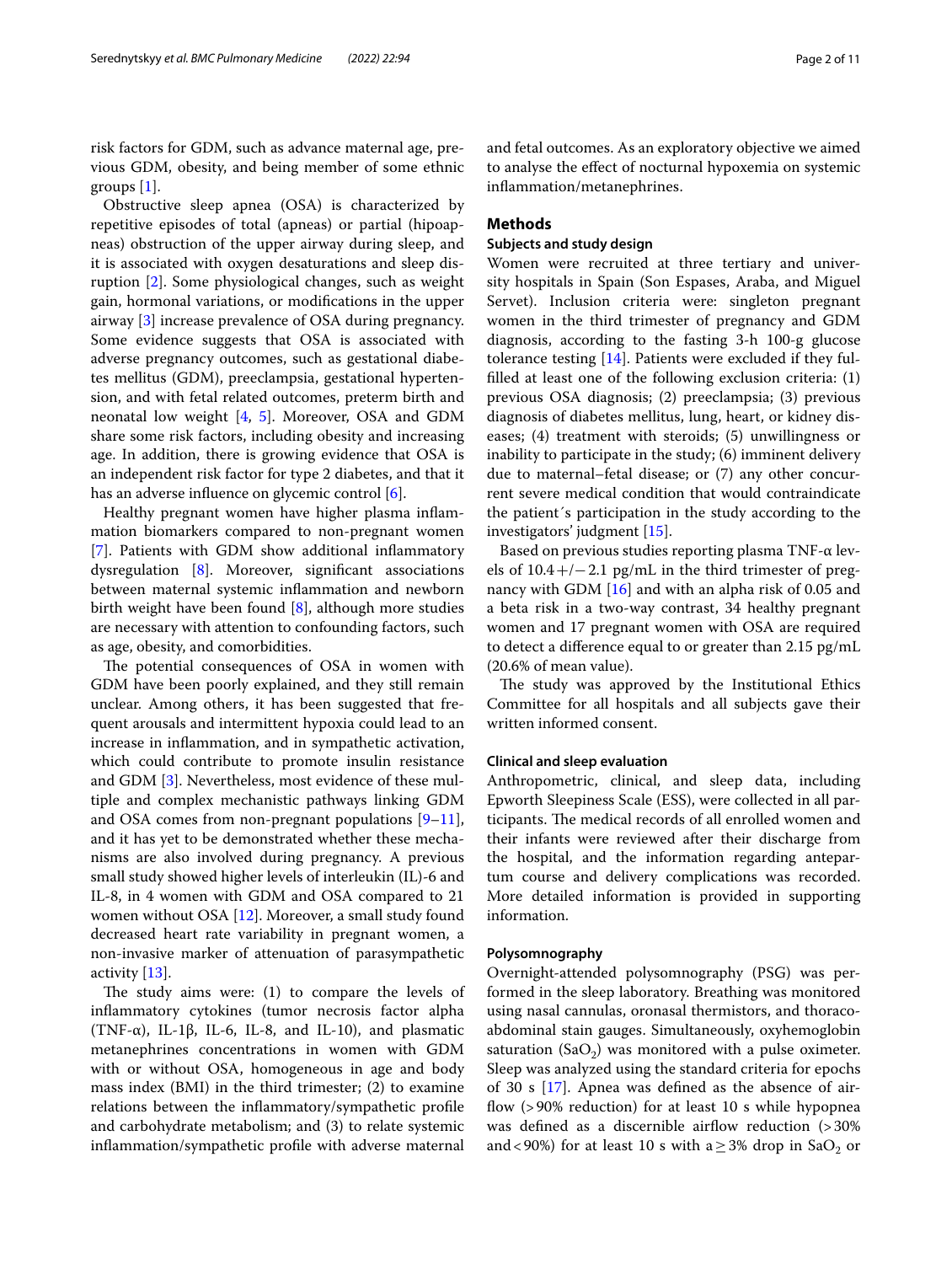final arousal. The events were considered obstructive in the presence of continued respiratory efforts. The apneas-hypopneas index (AHI) was established as the number of apneas and hypopneas per hour of sleep. OSA was defined as an AHI of  $\geq 5$  h<sup>-1</sup> [\[18\]](#page-10-9). Rapid eye movement (REM) AHI was calculated as the number of apneas and hypopneas during REM sleep divided by total time in REM in hours. The mean  $SaO_2$  throughout the night, the minimum  $SaO<sub>2</sub>$  (lowest values recorded during sleep), and the percentage of total time study spent with  $SaO<sub>2</sub>$ <90% (CT90%) were computed as indices of nocturnal Sa $O_2$ .

# **Blood sample collection and determinations**

The morning after the PSG, anthropometric variables and blood samples were collected from all women in fasting conditions. Laboratory data included complete blood count (Cell-Dyn Sapphire Platform, Abbott Diagnostics), coagulation, kidney and liver function tests (Architect c16000 platform, Abbott Diagnostics, US). Insulin was determined by processing serum samples on the Cobas e-411 platform (Roche Diagnostics GmbH, Germany) with a reference range of  $3-25 \mu$ UI/mL. The homeostatic model assessment of insulin resistance index (HOMA-IR) and quantitative insulin sensitivity check index (QUICKI) were calculated by the usual formula in those patients without insulin treatment [[10\]](#page-10-10).

The remaining blood sample was centrifuged at  $2500$  rpm for  $10$  min to isolate the plasma. The different plasma aliquots were stored at−80 °C for further determinations.

The inflammatory cytokines were analyzed on plasma samples by multiplex technique using the Human High Sensitivity Cytokine Base Kit A (Magnetic Luminex® Performance Assay, R&D Systems®, Inc.) following the indicated procedure. For each one of the cytokines analyzed, the detection limits and coefficients of variation were 0.29 pg/mL and 5.2% (TNF-α), 0.08 pg/mL and 5.3% (IL-1β), 0.14 pg/mL and 5.2% (IL-6), 0.04 pg/mL and 6.6% (IL-8), 0.21 pg/mL and 5.4% (IL-10).

Plasma metanephrine [detection range 15.1–3600 pg/ mL, CV(%) 11.8] and normetanephrine concentrations [detection range 22.8–7200 pg/mL, CV(%) 9.32] hormones were measured with enzimoinmunoanalysis assay (ELISA) (Diasource Immunoassays SA).

# **Statistical analysis**

Data are presented as mean $\pm$ standard deviation, median + interquartile range (IQR) or percentage. Differences between groups were analyzed using Student's t test or U Mann–Whitney test for continuous variables, and Fisher's exact test (two-tailed) or chi-square test for categorical variables.

To analyze the efect of nocturnal hypoxia on systemic infammation/metanephrines, we divided all included patients in two groups according to the mean  $SaO<sub>2</sub>$ throughout the night: (a) mean  $SaO<sub>2</sub>$  ≤ 94%; (b) mean SaO<sub>2</sub> $\geq$ 95%.

Since the infammatory biomarkers did not ft a normal distribution, their relationships with clinical variables were evaluated using the Spearman correlation. The statistical software SPSS v.26 (IBM) was used, and a twosided *p* value less than 0.05 was considered signifcant.

# **Results**

# **Subjects of study**

To obtain the predetermined sample size for the experimental group, and to include 17 pregnant women classifed as with OSA, we required assessing for eligibility 144 women with GDM. Fifty-fve of them were not selected (45 refusals, 2 technical sleep study dropouts, 1 twin pregnancy, 4 deliveries before PSG, 1 change of address, and 2 because of language barriers), so we fnally needed to perform PSG to 89 women. Among the remaining non-OSA group, we selected 34 women, who were homogeneous in age and body mass index (BMI) for comparative purposes.

Descriptive analysis of both groups for the main anthropometric and clinical variables and the laboratory fndings are shown in Table [1.](#page-3-0) Hip circumference, plasmatic high-density lipoprotein (HDL), and hemoglobin concentration were signifcantly higher in women with OSA than in the non-OSA group. PSG characteristics, sleep symptoms, and specifc anthropometric measurements of the two groups are illustrated in Table [2](#page-4-0). As expected, there were signifcant diferences in the AHI, REM AHI, and the obstructive apneas index (OAI). Besides, patients with OSA had worse nocturnal oxygenation indexes (minimum SaO<sub>2</sub>, mean SaO<sub>2</sub> desaturation index, and  $CT90\%$ SaO<sub>2</sub>) than the non-OSA group. No diferences were found in daytime somnolence, snoring, episodes of subjective asphyxia, nocturia, morning headache, reported apneas, unrefreshing sleep, and reported sleep time between women with OSA and the control group (Table [2](#page-4-0)).

With respect to non-apneic pregnant women, those with OSA did not show diferences in the percentages of caesarean section (20% vs. 27.3%), induced deliveries (33.3% vs. 28.6%), instrumented deliveries (25% vs. 28.6%), and vaginal candidiasis (9.1% vs. 8.7%).

# **OSA and infammatory/sympathetic profle**

Patients with OSA had signifcant higher levels of normetanephrine compared to pregnant women without OSA [81 IQR (59–134) vs. 68 (51–81) pg/mL,  $p=0.045$  (Fig. [1\)](#page-5-0). However, we did not find differences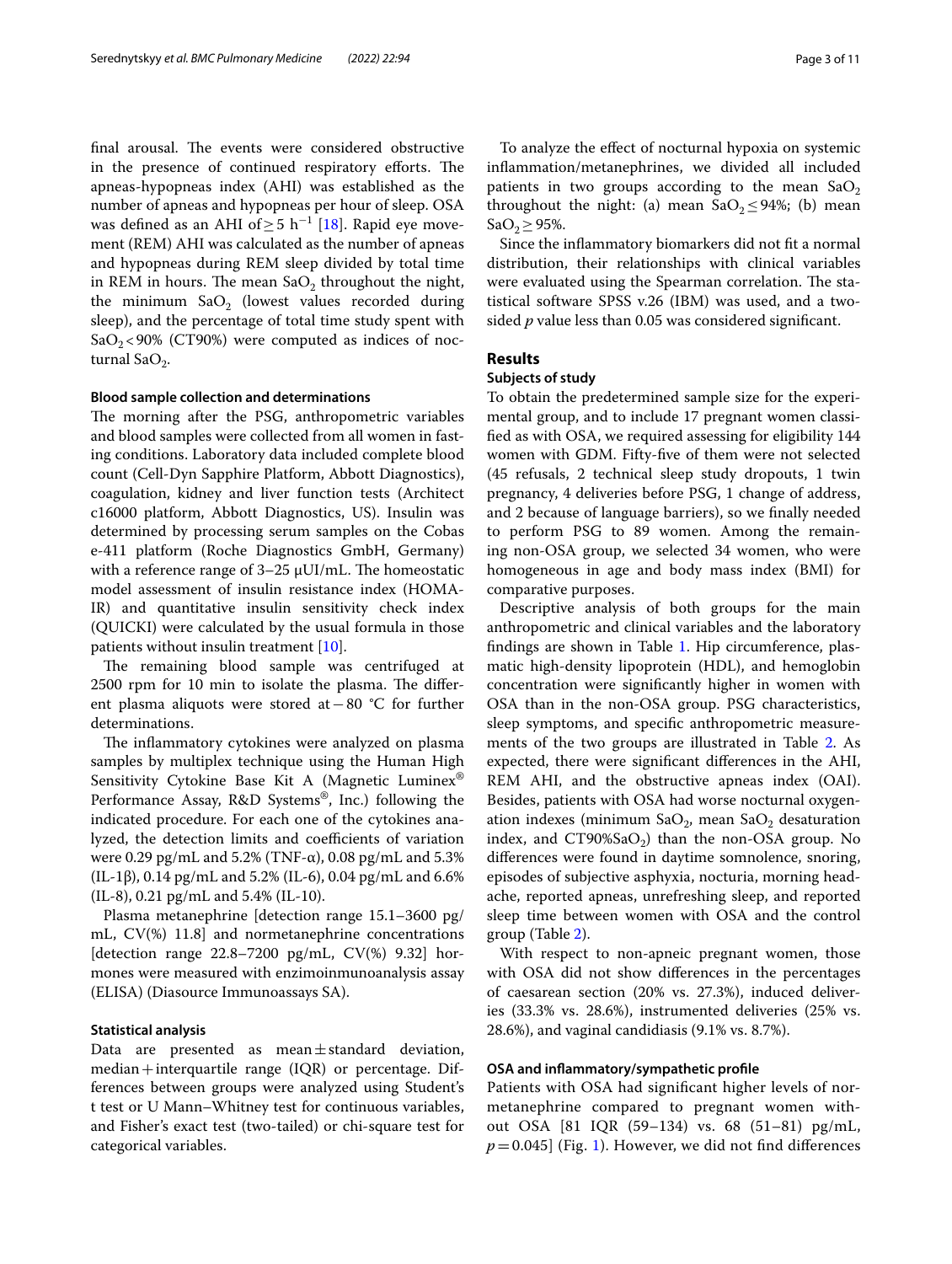| <b>Variables</b>                           | Total $(n=51)$      | OSA $(n=17)$        | Non-OSA ( $n = 34$ ) | p Value |
|--------------------------------------------|---------------------|---------------------|----------------------|---------|
| Age (years)                                | $37(33-39)$         | 38 (35-40)          | $35(32-39)$          | 0.120   |
| Gestational age (weeks) at plasma sampling | $36(34-37)$         | 36 (34 - 36.5)      | 36 (34.75-38)        | 0.551   |
| BMI before pregnancy ( $kg/m2$ )           | 26.7 (23.3-30.1)    | 29.2 (24.9-32.4)    | 25.76 (23.2-29.1)    | 0.15    |
| Obese before pregnancy n (%)               | 13(25.5)            | 6(35.3)             | 7(20.6)              | 0.256   |
| First pregnancy n (%)                      | 26(52)              | 8(50)               | 18 (52.9)            | 0.846   |
| Pre-gestational smoker n (%)               |                     |                     |                      |         |
| <b>No</b>                                  | 27(52.9)            | 7(41.2)             | 20 (58.8)            | 0.393   |
| Yes                                        | 15(29.4)            | 7(41.2)             | 8(23.5)              |         |
| Former smoker                              | 9(17.6)             | 3(17.6)             | 6(17.6)              |         |
| Neck circumference (cm)                    | $35.4 \pm 3$        | $35.1 \pm 3.6$      | $35.5 \pm 2.8$       | 0.634   |
| Waist (cm)                                 | $110.2 \pm 9.4$     | $111 \pm 11.4$      | $109.8 \pm 8.4$      | 0.689   |
| Hip circumference (cm)                     | $115.7 \pm 13.4$    | $127.8 \pm 18.3$    | $112.1 \pm 9.4$      | 0.008   |
| Glucose (mg/dL)                            | $76.8 \pm 8.9$      | $74.5 \pm 6.7$      | $78 + 9.6$           | 0.186   |
| Insulin $(\mu U I/mL)^{\dagger}$           | $11.8(8.9 - 16.9)$  | 18.2 (13.4-25.5)    | 13.4 (11.5-13.9)     | 0.137   |
| $HOMA-IR†$                                 | $2.6(1.7-3.2)$      | $2.7(1.8-4.9)$      | $2.6(1.2 - 2.8)$     | 0.22    |
| QUICKI <sup>+</sup>                        | $0.33(0.32 - 0.35)$ | $0.33(0.30 - 0.35)$ | $0.33(0.33 - 0.37)$  | 0.202   |
| Total cholesterol (mg/dL)                  | $259 + 57$          | $258 \pm 65$        | $259 + 54$           | 0.952   |
| Triglycerides (mg/dL)                      | 221 (162-293)       | 216 (159-299)       | 232 (161-293)        | 0.865   |
| HDL (mg/dL)                                | 66 (58-75)          | 70 (60-82.5)        | $61(50.5 - 72.5)$    | 0.029   |
| LDL (mg/dL)                                | 144.9±42.9          | $137.7 \pm 35.3$    | $148.5 \pm 46$       | 0.415   |
| ALT (U/L)                                  | $16(13-21)$         | $17(13.5-24)$       | $15.5(12-19.5)$      | 0.275   |
| GGT (U/L)                                  | $11(7-16)$          | $10(7-15.5)$        | $11(7.8 - 16.5)$     | 0.574   |
| Hemoglobin (g/dL)                          | $12.4 \pm 0.14$     | $12.8 \pm 0.89$     | $12.1 \pm 1.04$      | 0.032   |
| Leucocytes (10 <sup>3</sup> /uL)           | $8.5 \pm 2.06$      | $8.79 \pm 2.18$     | $8.36 \pm 2.02$      | 0.496   |
| Platelets (10 <sup>3</sup> /uL)            | $213 \pm 8$         | $195 + 47$          | $222 \pm 60$         | 0.112   |
| Systolic BP (mmHg)                         | $109 \pm 12$        | $111 \pm 13$        | $109 \pm 12$         | 0.990   |
| Diastolic BP (mmHq)                        | $68 \pm 10$         | $71 + 11$           | $66 + 9$             | 0.098   |

<span id="page-3-0"></span>**Table 1** General characteristics of women with GDM in OSA and non-OSA groups

Bold indicates statistically signifcant diferences between the groups

Descriptive analysis and comparison between groups. Continuous variables in mean  $\pm$  SD if they follow normal distribution or in median (IQR) if they follow a nonparametric distribution. For categorical variables n (%). <sup>†</sup>Limited to noninsulin users (n=30). Abbreviations: *BMI* body mass index, *GDM* gestational diabetes mellitus, *HOMA-IR* homeostasis model assessment of insulin resistance, *HDL* high-density lipoprotein, *LDL* low-density lipoprotein, *ALT* alanine aminotransferase, *GGT* gamma glutamyl-transpeptidase, BP blood pressure, g grams, kg kilograms, mg milligrams, m meter, cm centimetre, dL deciliter, U units, L liter, uL microliter, mmHq millimeter of mercury

in plasmatic levels of metanephrine, TNF-α, IL-1β, IL-6, IL-8, and IL-10 (Table [3\)](#page-6-0).

We identifed 7 GDM patients with mean nocturnal SaO<sub>2</sub> ≤ 94% (5 of them presented AHI ≥ 5 h<sup>-1</sup>), and the remaining 44 women had  $SaO<sub>2</sub> \ge 95$ %. We found higher IL-1β levels in patients with mean nocturnal SaO<sub>2</sub> ≤ 94% compared to those women with SaO<sub>2</sub> ≥ 95% (Fig. [1C](#page-5-0)). In addition, there were higher levels of normetanephrine in patients with nocturnal  $SaO<sub>2</sub> \leq 94\%$ , but they did not reach statistical signifcance [124 IQR  $(45–154)$  vs. 70 (54–88) pg/mL,  $p = 0.087$ ]. The remaining infammatory and sympathetic biomarkers were not diferent according to nocturnal oxygen (Additional file [1](#page-9-7): Table S1).

# **Relation between the infammatory/sympathetic profle and sleep characteristics**

In the set of women with GDM, normetanephrine level was mildly-moderately related to OAI, mean duration of obstructive apneas, AHI, and supine AHI, while metanephrine was only moderately related to time in REM stage. Some relationships between sleep characteristics and infammatory biomarkers were also identified. Thus, IL-1 $\beta$  levels were moderately related with time in REM and mildly-moderately with OAI, as well as maximum and mean length of obstructive apneas (Table [4\)](#page-6-1). Furthermore, signifcant moderate positive relationships were also found between IL-6 and arousal index (rho=0.48,  $p=0.001$ ), while IL-10 was inversely and moderately related with time in sleep stages 1 and 2 (N1+N2) (rho = -0.36,  $p = 0.01$ ) and arousal index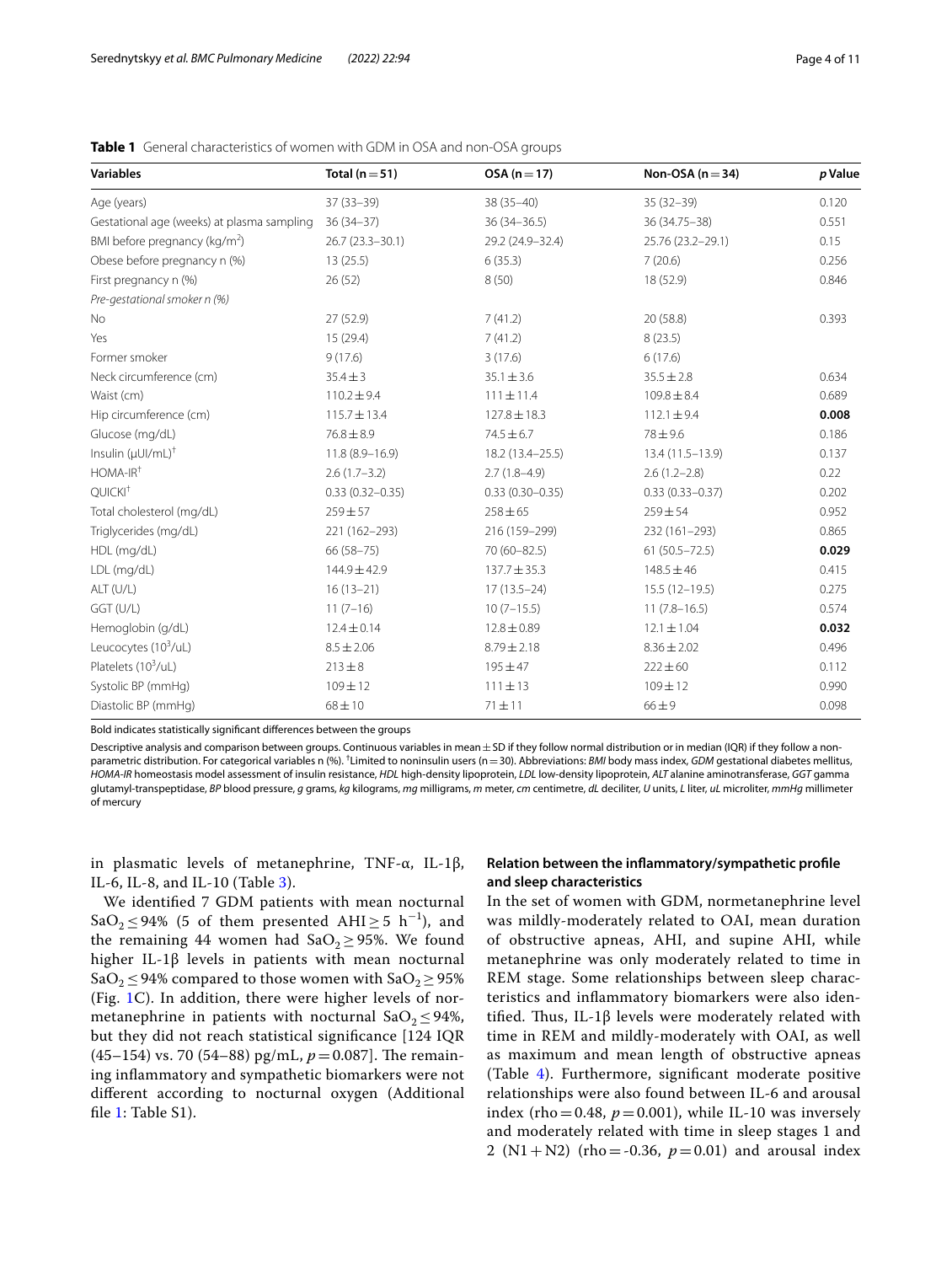<span id="page-4-0"></span>

| Table 2 Polysomnography data, sleep symptoms, and physical characteristics in OSA and non-OSA groups |  |  |  |
|------------------------------------------------------------------------------------------------------|--|--|--|
|------------------------------------------------------------------------------------------------------|--|--|--|

| <b>Variables</b>                      | <b>Total</b>       | $OSA(n=17)$        | Non-OSA $(n=34)$ | p Value |  |
|---------------------------------------|--------------------|--------------------|------------------|---------|--|
| Total sleep time, (min)               | $299 \pm 61.1$     | $283.3 \pm 64.8$   | $306.8 \pm 58.6$ | 0.198   |  |
| $N1 + N2(%)$                          | 57.7 (31.5-69.3)   | 56 (19.2-68.8)     | 58 (47.2-70.8)   | 0.328   |  |
| N3 (%)                                | 26.5 (20.3-55.9)   | 31.3 (20.9-67.1)   | 24.3 (17.9-41.5) | 0.328   |  |
| REM sleep time (%)                    | $11.41 \pm 5.42$   | $11.48 \pm 4.34$   | $11.37 + 5.94$   | 0.944   |  |
| AHI $(h^{-1})$                        | $0.9(0.4 - 5.9)$   | $7.6(5.8-13.1)$    | $0.5(0.2 - 0.9)$ | 0.001   |  |
| $OAI(h^{-1})$                         | $0(0-0.3)$         | $0.6(0-1.3)$       | $0(0-0)$         | 0.001   |  |
| Arousal index $(h^{-1})$              | $13.1(1.8 - 24.3)$ | $16.9(1.4 - 37.5)$ | $12.3(1.4-22)$   | 0.349   |  |
| REM AHI $(h^{-1})$                    | $3.3(0-8.6)$       | $10.3(6.4 - 23.5)$ | $1.3(0-3.7)$     | 0.001   |  |
| Mean SaO <sub>2</sub> $(%)$           | $97.5 \pm 1.4$     | $96.6 \pm 1.3$     | $98 \pm 1.1$     | 0.002   |  |
| Minimum SaO <sub>2</sub> (%)          | 92 (89-94)         | 89 (86-91)         | 93 (91-94)       | 0.002   |  |
| CT90%SaO <sub>2</sub> (min)           | $0(0-0.3)$         | $0.2(0-1)$         | $0(0-0)$         | 0.01    |  |
| Desaturation index $(h^{-1})$         | $0.2(0-0.9)$       | $0.9(0-3.4)$       | $0.2(0-0.5)$     | 0.014   |  |
| Nocturia n (%)                        | 42 (82.4)          | 15 (88.2)          | 27(79.4)         | 0.359   |  |
| Reported apneas, n (%)                | 5(10.2)            | 3(17.6)            | 2(6.3)           | 0.210   |  |
| Frequent gasping awakenings, n (%)    | 13(25.5)           | 5(29.4)            | 8(23.5)          | 0.65    |  |
| Morning headaches n (%)               | 9(17.6)            | 2(11.8)            | 7(20.6)          | 0.436   |  |
| Unrefreshing sleep n (%)              | 25(50)             | 6(56.2)            | 16(47.1)         | 0.311   |  |
| Snoring (always/frequent) n (%)       | 16(31.4)           | 6(35.3)            | 10(29.4)         | 0.670   |  |
| Reported sleep time, working days (h) | $7.5(7-8)$         | $8(6.5-9)$         | $7(6.9-8)$       | 0.109   |  |
| Reported sleep time, weekends (h)     | $8(7-9)$           | $8(7-9)$           | $8(7-8)$         | 0.156   |  |
| Micrognatia n (%)                     | 1(2)               | 0(0)               | 1(2.9)           | 1.00    |  |
| Mallampati score n (%)                |                    |                    |                  |         |  |
| $\left\vert -\right\vert \right\vert$ | 24(47.1)           | 9(52.9)            | 15(44.1)         | 0.552   |  |
| $III - IV$                            | 27 (52.9)          | 8(47.1)            | 19 (55.9)        |         |  |
| Epworth sleepiness scale              | $6.2 \pm 3$        | $7.1 \pm 3$        | $5.8 \pm 2.9$    | 0.154   |  |

Bold indicates statistically signifcant diferences between the groups

Continuous variables in mean±SD if they follow normal distribution or in median (IQR) if they follow a non-parametric distribution. For categorical variables n (%). Abbreviations: N1+N2, time in sleep at stage 1 and 2; N3, time in sleep at stage 3; REM, rapid eye movement; AHI, apneas/hypopneas index; OAI, obstructive apneas index; SaO $_2$ , oxygen saturation; CT90%, sleep time with oxygen saturation<90%; min, minutes; h $^{-1}$ , per hour; h, hours

 $(rho = -0.33, p = 0.021)$ , and it was positively related with time in sleep stage 3 (N3) (rho = 0.36,  $p = 0.009$ ).

# **Relation between the infammatory/sympathetic profle and carbohydrate metabolism**

In 30 patients that were not treated with insulin, higher levels of IL-1β were associated with higher insulin concentration as well as with more resistance and less sensitivity to insulin, which was assessed by the HOMA-IR and QUICKI indices, respectively. IL-6 was positively and moderately related with glucose concentrations after 50 g glucose tolerance testing, and baseline (rho $=0.417$ ,  $p=0.002$ ), and three hours after 100 g glucose tolerance testing (Fig. [2](#page-7-0)). In contrast, IL-10 showed inverse and moderate relation with glucose concentration 3 h after 100-g glucose tolerance testing (rho =  $-0.331, p = 0.018$ ).

In regard to nocturnal oxygenation, we found higher insulin concentration in patients with a mean nocturnal SaO<sub>2</sub> ≤ 94% compared to pregnant women with SaO<sub>2</sub>≥ 95% [22.6 IQR (12.7–25.5) vs. 11.4 (8.2–15)

 $\mu$ UI/mL,  $p = 0.049$ ]. Additionally, higher levels of HOMA-IR and lower levels of QUICKI were shown in patients with  $SaO<sub>2</sub>$  ≤ 94%, but they did not reach statistical significance (both  $p = 0.055$ ).

# **Relation between the infammatory/sympathetic profle and neonatal characteristics**

One patient was excluded in the analysis of the neonatal outcomes as she had moderate OSA and she was on continuous positive airway pressure after PSG. Neonatal outcomes are presented in Additional file [1](#page-9-7): Table S2. One baby had preterm birth and one pregnant woman had preeclampsia; both of them presented AHI  $\geq$  5 h<sup>-1</sup>. We found no significant differences in the neonatal characteristics based on the presence of OSA in pregnant women. However, IL-10 levels were inversely and mildly correlated with birth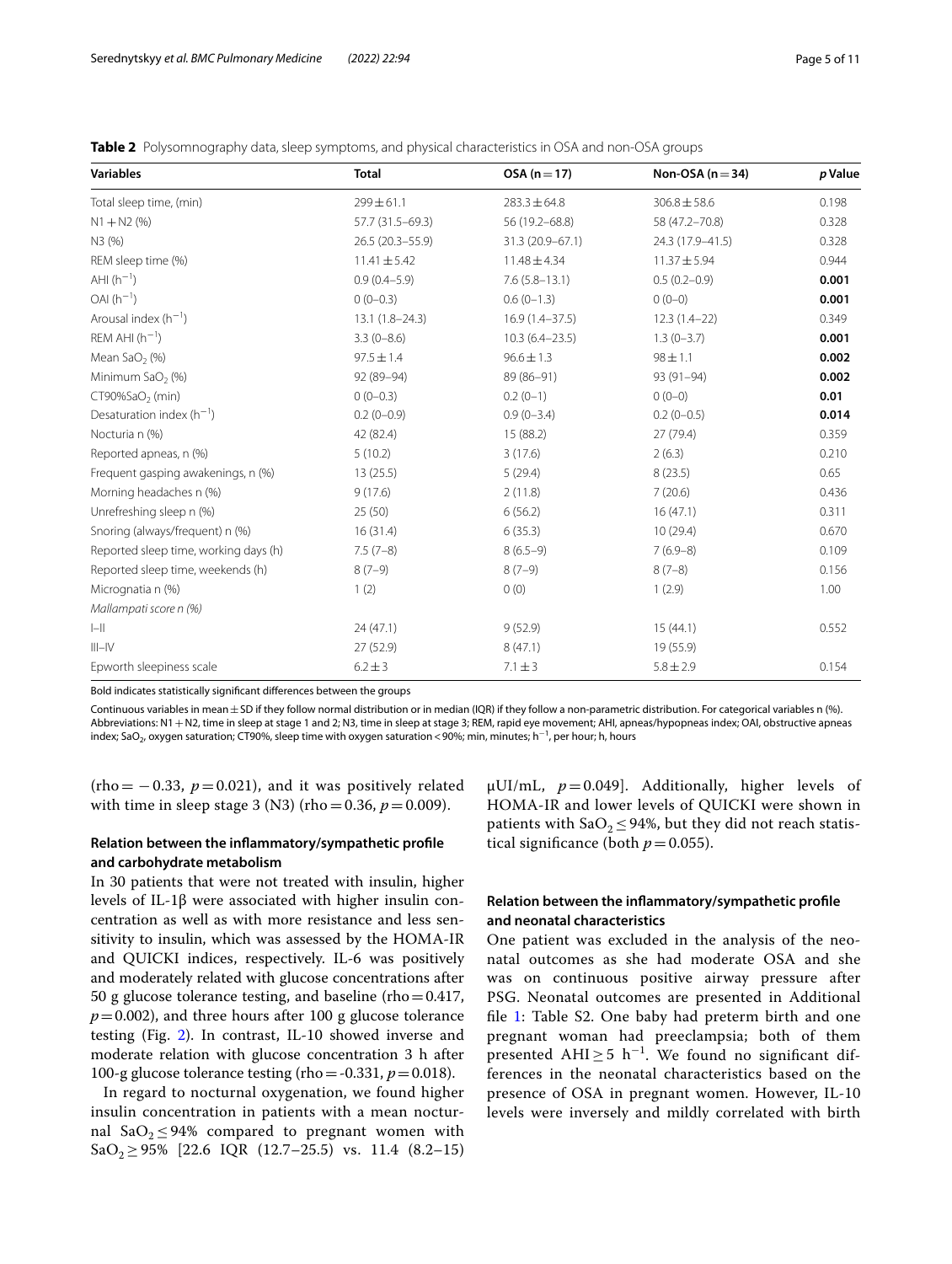<span id="page-5-0"></span>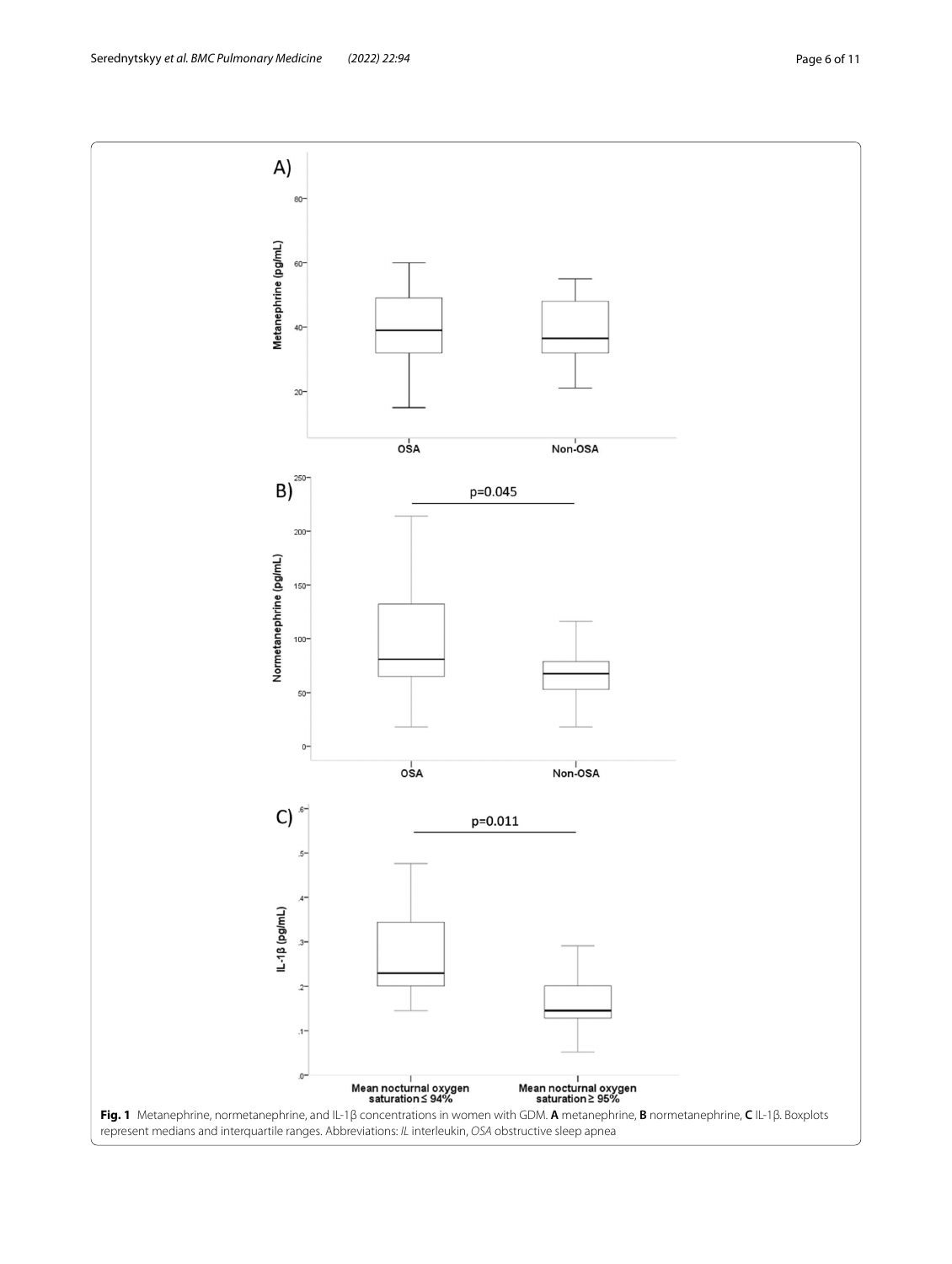<span id="page-6-0"></span>**Table 3** Sympathetic and inflammatory profiles in women with GDM in OSA and non-OSA groups

| <b>Variables</b>            | $OSA (n = 17)$      | Non-OSA $(n=34)$    | p Value |
|-----------------------------|---------------------|---------------------|---------|
| Metanephrine (pg/mL)        | $39(31-52)$         | 37 (32-48)          | 0.696   |
| Normetanephrine (pg/<br>mL) | 81 (59-134)         | $68(51 - 81)$       | 0.045   |
| $TNF-a$ (pg/mL)             | $6.91(5.43 - 8.26)$ | 7.51 (6.45-10.49)   | 0.204   |
| $IL-1\beta$ (pg/mL)         | $0.16(0.12 - 0.34)$ | $0.15(0.13 - 0.20)$ | 0.253   |
| $IL-6$ (pg/mL)              | $1.32(0.97 - 1.67)$ | $1.13(0.84 - 1.37)$ | 0.204   |
| $IL-8$ (pg/mL)              | $2.08(1.25 - 2.93)$ | 1.94 (1.37-3.04)    | 0.905   |
| $IL-10$ (pg/mL)             | $0.51(0.32 - 1.05)$ | $0.51(0.37 - 0.97)$ | 0.976   |
|                             |                     |                     |         |

Bold indicates statistically signifcant diferences between the groups

Variables in median (IQR). Abbreviations: *GDM* gestational diabetes mellitus, *IL* interleukin, *pg* picograms, *mL* millilitre, *TNF-α* tumor necrosis factor alpha

weight (rho =  $-0.283$ ,  $p = 0.049$ ) and moderately correlated with percentile of birth weight (rho=  $-0.332$ ,  $p=0.023$ ).

# **Discussion**

Our study provides some interesting fndings. In the frst place, women with GDM and OSA had signifcant higher plasmatic normetanephrine concentration compared to women without OSA. In contrast, there were no diferences in metanephrine, TNF-α, IL-1β, IL-8, and IL-10, while IL-1β levels were higher in patients with a mean Sa $O_2$ ≤94% during sleep. Secondly, there were significant correlations between increased sympathetic activation and IL-1β, with respiratory obstructive sleep events and time in REM during sleep. In the third place, systemic infammation was related with glucose metabolism and insulin resistance. Finally, IL-10 during the third trimester was inversely correlated with neonatal birth weight.

# **Sleep symptoms in OSA and non-OSA**

Previous studies did not fnd diferences in subjective sleep time or daytime sleepiness when comparing OSA and non-OSA pregnant women with GDM [[15,](#page-10-6) [19\]](#page-10-11). Also, ESS shows low predictive value of OSA during pregnancy [[20\]](#page-10-12). Similarly, there were no diferences in reported sleep time or ESS between our study groups. Our study aim was to compare infammatory/sympathetic biomarkers in women with GDM with and without OSA, and the sample size of the present study may be not sufficiently powered to fnd diferences in the sleep symptoms. As other studies, we did not fnd diferences in subjective self-reported OSA symptoms among OSA and control subjects (Table [2\)](#page-4-0) [[15](#page-10-6), [19\]](#page-10-11).

# **Infammatory/sympathetic profle and OSA**

OSA prevalence increases during pregnancy [\[3](#page-9-2)], and it has been associated with GDM  $[4, 19]$  $[4, 19]$  $[4, 19]$  $[4, 19]$ . The mechanisms underlying this association are still unknown and most likely multifactorial. It has been suggested that persistent apneas/hypopneas, together with arousals, results in intermittent hypoxia, sleep fragmentation, and reductions in total sleep duration and time in REM, which could trigger physiologic consequences that include, among others, sympathetic activity and infammation that could lead to insulin resistance and glucose intolerance [[21\]](#page-10-13). However, currently, there is no clear evidence of the efect of OSA on these specifc mechanisms in GDM.

Plasma noradrenaline concentrations during late-night period are higher during pregnancy compared with nonpregnant women [[22\]](#page-10-14). Patients with GDM may further increase sympathetic activity, although the results are inconsistent [[23\]](#page-10-15).

<span id="page-6-1"></span>

|  |  | <b>Table 4</b> Relationship between metanephrines and IL-1β plasmatic concentrations, and sleep parameters in women with GDM |  |  |  |  |  |
|--|--|------------------------------------------------------------------------------------------------------------------------------|--|--|--|--|--|
|--|--|------------------------------------------------------------------------------------------------------------------------------|--|--|--|--|--|

|                                               | Metanephrine                   |                      |                |                            | Normetanephrine |       | IL-1 $\beta$                           |                      |         |
|-----------------------------------------------|--------------------------------|----------------------|----------------|----------------------------|-----------------|-------|----------------------------------------|----------------------|---------|
|                                               | <b>Correlation coefficient</b> |                      | <i>p</i> Value | Correlation<br>coefficient |                 |       | <i>p</i> Value Correlation coefficient |                      | p Value |
|                                               | rho                            | 95%CI                |                | rho                        | 95%CI           |       | rho                                    | 95%Cl                |         |
| REM sleep time, %                             | $-0.334$                       | $-0.558$ to $-0.064$ | 0.017          |                            |                 |       | $-0.328$                               | $-0.554$ to $-0.057$ | 0.019   |
| Obstructive apnea index, $h^{-1}$             |                                |                      |                | 0.329                      | 0.058-0.555     | 0.018 | 0.289                                  | $0.014 - 0.523$      | 0.040   |
| Number of obstructive apneas                  |                                |                      |                | 0.319                      | $0.047 - 0.547$ | 0.022 | 0.280                                  | $0.004 - 0.516$      | 0.047   |
| Mean obstructive apneas length, s             |                                |                      |                | 0.287                      | $0.012 - 0.522$ | 0.041 | 0.286                                  | $0.011 - 0.521$      | 0.042   |
| Maximum obstructive apneas length, s -        |                                |                      |                |                            |                 |       | 0.319                                  | $0.047 - 0.547$      | 0.026   |
| Apnea-hypopneas index, $h^{-1}$               |                                |                      |                | 0.3                        | $0.059 - 0.555$ | 0.033 | $\qquad \qquad =$                      |                      |         |
| Number of apnea-hypopneas                     |                                |                      |                | 0.294                      | $0.02 - 0.527$  | 0.036 | -                                      |                      |         |
| Apnea-hypopneas supine index, h <sup>-1</sup> |                                |                      |                | 0.329                      | $0.058 - 0.555$ | 0.044 |                                        |                      |         |

Abbreviations: *GDM* gestational diabetes mellitus, *IL* interleukin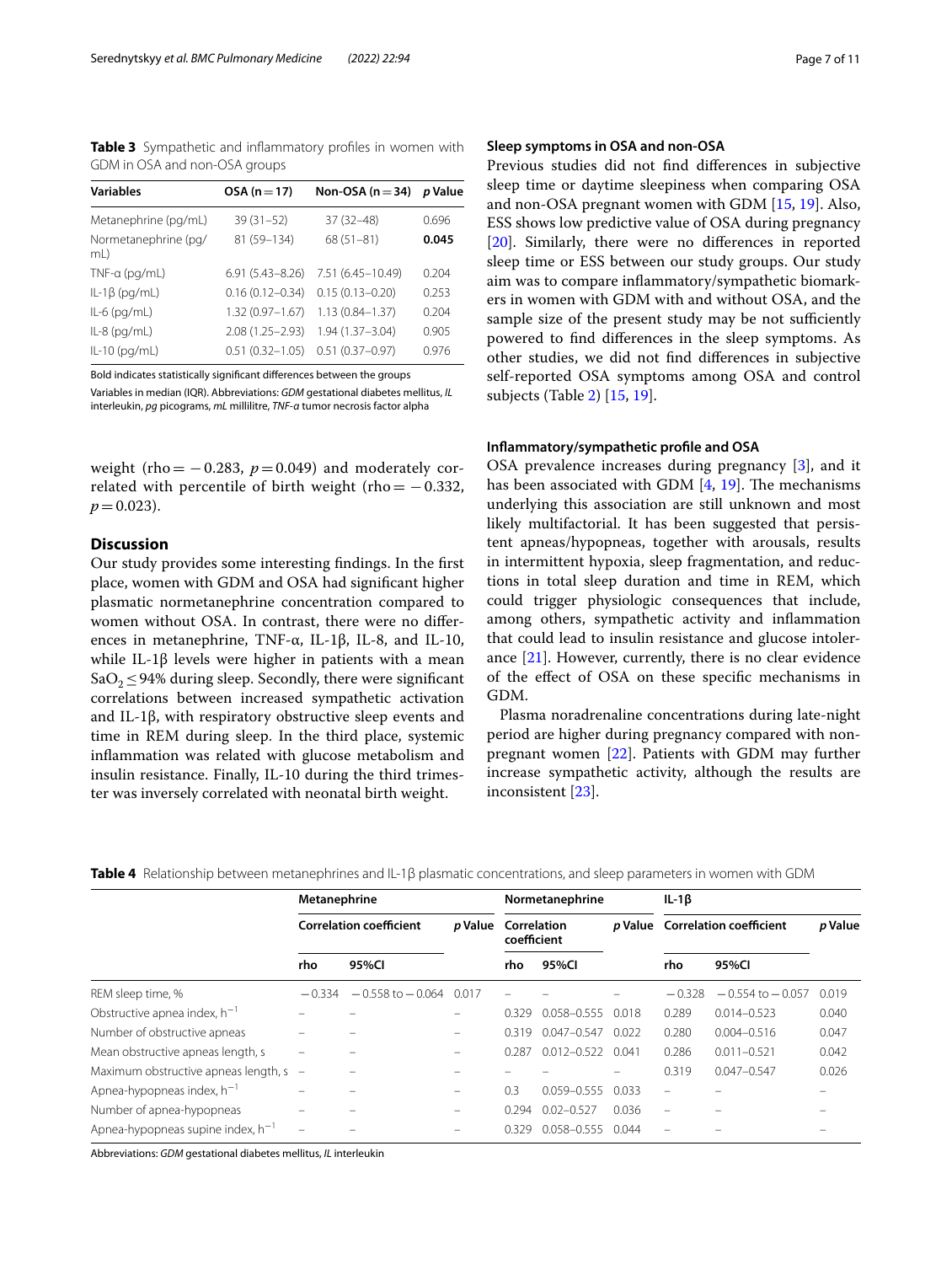

<span id="page-7-0"></span>Moreover, numerous studies have shown elevated levels of catecholamines among non-pregnant patients with OSA, which are attenuated by treatment [\[24](#page-10-16)]. In contrast, there is only one small study including 64 healthy pregnant women that studied indirectly its infuence. In this study, the authors found a shift toward increased sympathetic tone based on changes in heart rate variability in only three women with associated deep nocturnal oxygen desaturation  $[13]$  $[13]$ . In the present study, higher normetanephrine levels were found in OSA patients. Besides, we showed signifcant correlations between normetanephrine and obstructive apneas and hypopneas (Table [4\)](#page-6-1), while metanephrine was inversely related to percentage of time in REM. As far as we know, this is the frst description on the infuence of repetitive nocturnal obstructive apneas events in the overall sympathetic activation in GDM.

Low grade infammation is a common event in the third trimester in normal pregnancies, and it is neces-sary for the correct evolution throughout gestation [\[7](#page-9-6)]. Both proinfammatory cytokines concentrations, such as IL-1β, IL-6 and IL-8 [\[7](#page-9-6), [25\]](#page-10-17), and anti-inflammatories, such as IL-10 [[26](#page-10-18)], increase during healthy pregnancy. Moreover, GDM has been related to up-regulation of inflammatory biomarkers  $[8, 27]$  $[8, 27]$  $[8, 27]$  $[8, 27]$ . The prevailing evidence also suggests that OSA increases the concentration of

proinfammatory cytokines in non-pregnant populations [[9–](#page-10-1)[11\]](#page-10-2). However, there is only a previous study showing higher levels of IL-6, and IL-8 in a small group of women with GDM and OSA compared to women without OSA [[12\]](#page-10-3). Besides, the latter cytokines, as well as TNF- $\alpha$ , were signifcantly related with AHI. Nevertheless, these fndings should be interpreted cautiously since no diferences were found in BMI, and only four women with OSA with mean BMI of  $36.4 \text{ kg/m}^2$  were included. Moreover, OSA status was diagnosed at home with a type III portable device, which has not been validated in pregnant women. On the other hand, patients were classifed according to PSG results in the present study, which included only 25% of patients with obesity; although we found no signifcant diferences in the infammatory markers comparing OSA with non-OSA, we did fnd correlations between IL-1 $\beta$  and obstructive apneas, and time in REM. Furthermore, IL-10 was inversely related with sleep fragmentation and positively related with amount of slow wave sleep time. Possible explanations for this fnding are, among others, that infammation markers are already increased in normal pregnancy and in GDM [\[8](#page-10-0)], which might have masked any potential further efect of OSA on systemic infammation. Moreover, the sample size may be underpowered to fnd signifcant diferences. Finally, most women of the present study presented mild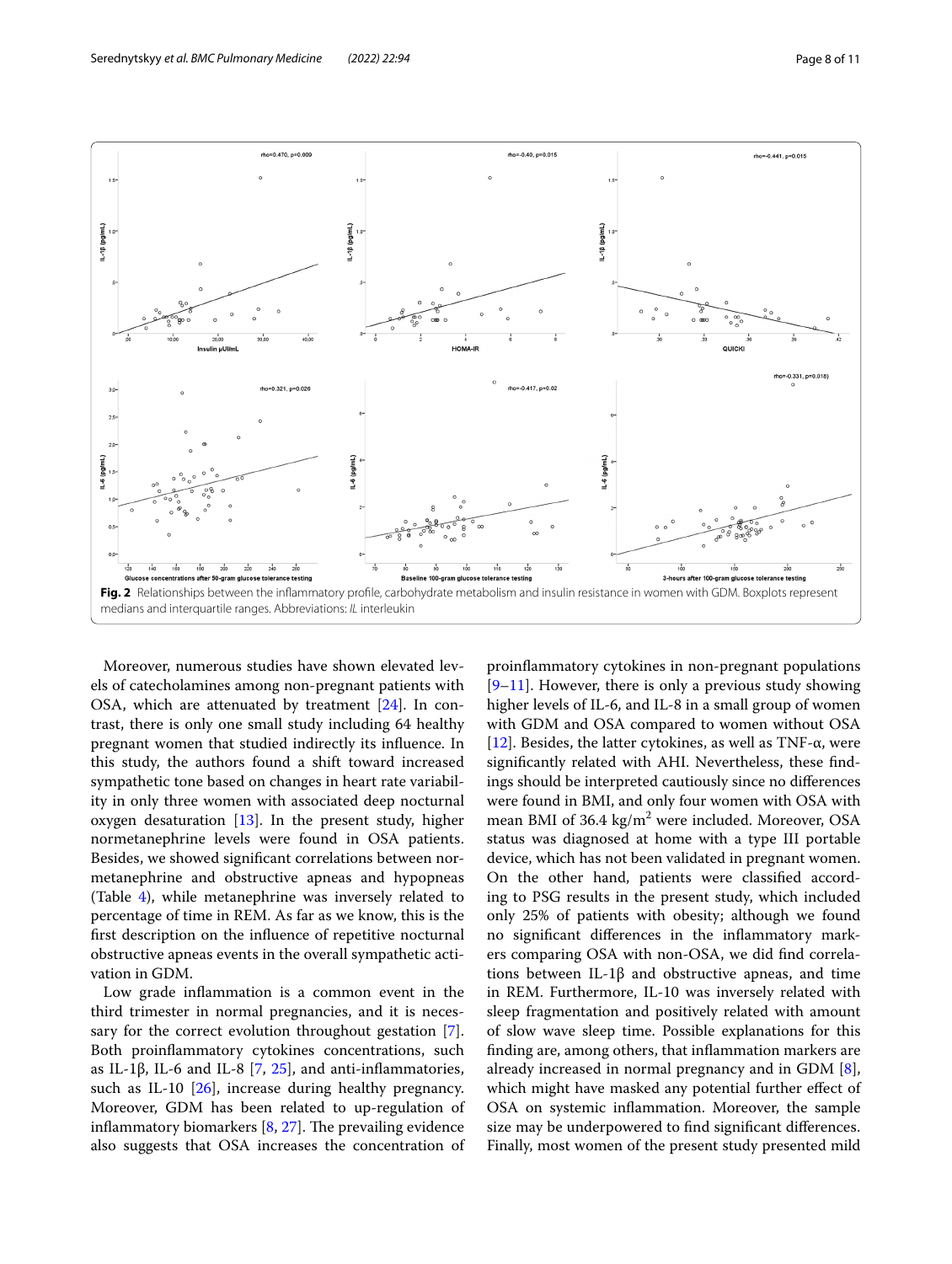OSA. Adaptive mechanisms may exist in mild stages of OSA in GDM, which may be overcome when patients are exposed to a greater degree of hypoxia and greater sleep fragmentation above an hypothetical threshold that is currently unknown. In fact, repetitive cycles of intermittent hypoxia are characteristic features of OSA that promote IL-1 $\beta$  production [\[28\]](#page-10-20). Interestingly, our results show higher IL-1β levels in those women with mean SaO<sub>2</sub> ≤ 94% during sleep. This finding suggests that nocturnal hypoxia may result in up-regulation of IL-1β in patients with GDM.

# **Relation between the infammatory/sympathetic profle, carbohydrate metabolism, and insulin resistance**

Diabetes is characterized by the presence of increased proinfammatory cytokines, being IL-1β one of the main infammatory markers associated in the reduction of insulin signaling leading to insulin resistance in GDM  $[29]$  $[29]$ . In fact, IL-1 $\beta$  blocking therapies have been reported to improve glycemia in patients with type 2 diabetes [\[30](#page-10-22)]. Besides, increased sympathetic activity has a negative impact on glucose metabolism [[31\]](#page-10-23). We have shown that IL-1β and insulin were higher in those women with lower mean  $SaO<sub>2</sub>$  and that there were signifcant relationships between IL-1β, insulin concentration, HOMA-IR, and QUICKI. In addition, inverse relationships between IL-1β, and metanephrine, with time in REM during sleep have been found. Hypoxia markers have been positively correlated with fasting glucose levels together with beta cell dysfunction [\[32](#page-10-24), [33\]](#page-10-25) in previous studies. Moreover, REM decreases in the third trimester of gestation, which is further reduced both in pregnant and non-pregnant population because of OSA  $[34, 35]$  $[34, 35]$  $[34, 35]$  $[34, 35]$ . Therefore, it could be speculated that apneas occurring during pregnancy, when combined with the effects of insufficient REM sleep and nocturnal hypoxia, could potentially promote insulin resistance mediated through increments in IL-1β and in plasma catecholamine concentrations. Nonetheless, few studies with very small samples and some confounding variables have examined whether nocturnal hypoxia increases the risk of IR; therefore, future studies are required to further explore the role of OSA, hypoxia, REM and these biomarkers during pregnancy, as well as their infuence in GDM.

# **Infammatory profle and pregnancy and neonatal outcomes**

Fetal macrosomia is a common adverse infant outcome of GDM if it is not treated in time, which increases the risk of adverse consequences to both the mother and the ofspring, including shoulder dystocia, clavicle fractures, brachial plexus injury, neonatal intensive care unit admissions, cesarean delivery, and postpartum hemorrhage [[36\]](#page-10-28). Our results showed that a higher presence of sleep fragmentation and a lower presence of less slow wave sleep resulted in a lower the IL-10 concentration. In addition to this, we found signifcant inverse correlations of the newborn's birthweight with IL-10. All of which might suggest that IL-10, as a counter-regulatory antiinfammatory mechanism, could infuence this essential clinical outcome. Nevertheless, whether proinfammatory/anti-infammatory cytokine imbalance in women with GDM and OSA will result in increased birthweight is still to be determined in future studies.

# **Strengths and limitations**

This study has some strengths, such as originality, a multicenter and prospective design, and careful selection of GDM patients with and without OSA, who were homogeneous in age and BMI, and rigorous sleep and clinical phenotyping, including attended PSG.

Furthermore, researchers were blinded to OSA status. Yet, as in any study, there are some limitations that deserve to be commented on. First, the sample size was small for certain comparisons, because it was challenging to include GDM patients with newly diagnosed OSA but otherwise healthy (prevalence is around 15%). Second, the sample size calculation was based on detection of TNF-α level diferences, as it was the most previously studied biomarker both in OSA and GDM. Despite not fnding diferences in the cytokine's levels (including TNF- $\alpha$ ), the number of individuals included in the study was sufficiently powered to observe significant differences in plasmatic normetanephrine concentration according to OSA status, as well as to fnd signifcant correlations between normetanephrine and obstructive apneas and hypopneas. Third, our results could indicate that nocturnal hypoxia may result in up-regulation of IL-1β in GDM patients. Nevertheless, this fnding should be interpreted cautiously as it was an exploratory objective, and the sample size of women with mean nocturnal Sa $O_2 \leq 94\%$  was very small. What is more, further studies are needed to better verify the infuence of nocturnal hypoxemia on systemic infammation to a greater extent, given that women of the present study had very mild impact of OSA on nocturnal hypoxemia indexes, which limited any other further analysis. Fourth, since our study included mainly Caucasian women, our results may not be directly appropriate in other ethnic backgrounds.

# **Conclusions**

To conclude, we have found that women with GDM and OSA had a higher sympathetic tone, which was assessed by normetanephrine plasmatic levels,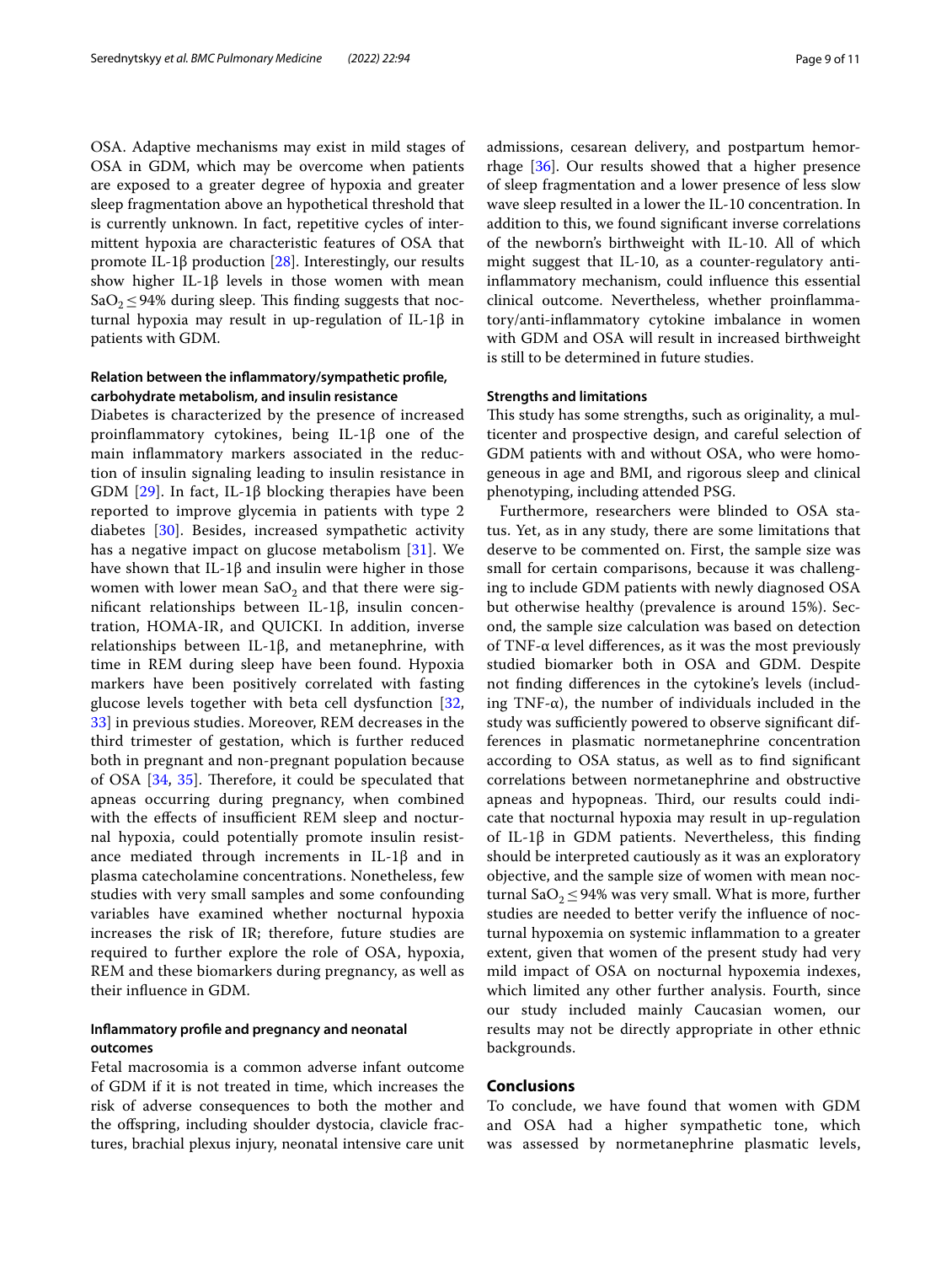compared to patients with GDM without OSA. In contrast, there were no diferences in infammatory profle, although IL-1β levels were higher in patients with lower nocturnal oxygenation. Both IL-1β and sympathetic activity were related to respiratory obstructive sleep events and time in REM during sleep. Moreover, IL-1β in GDM was related with glucose metabolism and insulin resistance, and IL-10 inversely correlated with neonatal birth weight. To our knowledge, this is the frst description on the infuence of OSA and nocturnal hypoxia in systemic infammation and plasmatic metanephrines in GDM. These findings suggest there could be at least two underlying mechanisms promoting insulin resistance, although OSA infuence on systemic infammation and sympathetic activity in GDM might be more complex than its efect on AHI would implicate. Further, and larger investigations, including healthy pregnant women, and controlling for confounding factors are needed to better clarify and characterize the potential complex interrelationships between OSA, systemic infammation, and sympathetic activity in GDM and the impact in perinatal outcomes.

#### **Abbreviations**

OSA: Obstructive sleep apnea; GDM: Gestational diabetes mellitus; TNF-α: Tumour necrosis factor alpha; IL: Interleukin; BW: Body weight; BMI: Body mass index; ESS: Epworth sleepiness scale; PSG: Polysomnography: SaO<sub>2</sub>: Oxyhemoglobin saturation; AHI: Apnoea hypopnea index; REM: Rapid eye movement; CT90%: Percentage of total time study spent with  $SaO<sub>2</sub>$ <90%; QUICKI: Quantitative insulin sensitivity check index; HOMA-IR: Homeostatic model assessment of insulin resistance index; IQR: Median interquartile range; HDL: High density lipoprotein; OAI: Obstructive apnea index.

# **Supplementary Information**

The online version contains supplementary material available at [https://doi.](https://doi.org/10.1186/s12890-022-01888-1) [org/10.1186/s12890-022-01888-1](https://doi.org/10.1186/s12890-022-01888-1).

<span id="page-9-7"></span>**Additional fle 1.** Clinical and sleep evaluation and supporting **Table 1**. Details about clinical and sleep evaluation.

#### **Acknowledgements**

We thank all the pregnant women for their willingness to participate in the study. Besides, the authors thank Meritxell Arqué, for her assistance in the feldwork of the study, and M. M. Amengual Salas, and J Rebolo Roca for their language assistance, and the IdISBa Biobank platform for the management of sample collections.

#### **Authors' contributions**

OS, AAF, and FGR conceived and designed the study, and they also contributed to data interpretation and writing the manuscript. CR, AH, AA, AS, PR, AVG, CP, JPC, MB, MC, MC, MDP, AB, AI, DMG, JAP, MPG, and MCP contributed to literature search, patient recruitment, data collection, data analysis, data interpretation, and manuscript writing. All authors read and approved the fnal manuscript.

#### **Funding**

This research was partially supported by grants from SEPAR-2020-820, Ministerio de Economia y Competitividad (PI11/00495), and Ministerio de Ciencia, Innovación y Universidades (PI19/00875).

#### **Availability of data and material**

In accordance with Spanish laws, the research team cannot share the full database that was used for the current paper. Moreover, data contain potentially identifying or sensitive patient information. However, other researchers who meet the criteria for access to confdential data may request to gain access to the minimal data set underlying the results under request at the Research Ethics Committee (contact via [https://www.caib.es/sites/comiteetic/es/porta](https://www.caib.es/sites/comiteetic/es/portada44578/?campa=yes) [da44578/?campa](https://www.caib.es/sites/comiteetic/es/portada44578/?campa=yes)=yes), (e-mail address: ceic\_ib@caib.es).

#### **Declarations**

#### **Ethics approval and consent to participate**

All procedures performed in studies involving human participants were in accordance with the ethical standards of the institutional and/or national research committee and with the 1964 Helsinki Declaration and its later amendments or comparable ethical standards. The study was approved by the Institutional Ethics Committee [Comité de Ética de la Investigación de las Illes Balears (CEI-IB)], and informed consent was obtained from all the participates for the study.

#### **Consent for publication**

NA.

#### **Competing interests**

The authors declare no competing interests.

#### **Author details**

<sup>1</sup> Institut d'Investigació Sanitària Illes Balears (IdISBa), Palma, Balearic Islands, Spain. <sup>2</sup> Servicio de Neumología, Hospital Universitari Son Espases, Carretera de Valldemosa 79, 07010 Palma de Mallorca, Balearic Islands, Spain. <sup>3</sup>CIBER Enfermedades Respiratorias, Madrid, Spain. <sup>4</sup>Unidad del Sueño, Hospital Universitari de Araba, Vitoria-Gasteiz, Ávala, Spain. <sup>5</sup>Instituto de Investigación BIOARABA, Vitoria-Gasteiz, Ávala, Spain. <sup>6</sup>Servicio de Neumología, Hospital Universitario Miguiel Servet, Zaragoza, Zaragoza, Spain. 7Instituto de Investigación Sanitaria de Aragón, Zaragoza, Spain. <sup>8</sup> Servicio de Neumología, Hospital Palma Planas, Palma, Balearic Islands, Spain. <sup>9</sup> Servicio de Endocrinología, Hospital Universitari Son Espases, Palma, Balearic Islands, Spain. <sup>10</sup>Servicio de Análisis Clínicos, Hospital Universitari Son Espases, Palma, Balearic Islands, Spain. <sup>11</sup>Servicio de Pediatría, Hospital Universitari Son Espases, Palma, Balearic Islands, Spain. <sup>12</sup> Servicio de Neumología, Hospital Universitario La Paz, IdiPaz, Madrid, Spain.

# Received: 14 September 2021 Accepted: 7 March 2022 Published online: 18 March 2022

#### **References**

- <span id="page-9-0"></span>1. ACOG Practice Bulletin No. 190: gestational diabetes mellitus. Obstet Gynecol. 2018;131(2):e49-64.
- <span id="page-9-1"></span>2. Mediano O, González Mangado N, Montserrat JM, Alonso-Álvarez ML, Almendros I, Alonso-Fernández A, et al. Documento internacional de consenso sobre apnea obstructiva del sueño. Arch Bronconeumol. 2021;58:52–68.
- <span id="page-9-2"></span>3. Pamidi S, Kimoff RJ. Maternal sleep-disordered breathing. Chest. 2018;153(4):1052–66.
- <span id="page-9-3"></span>4. Facco FL, Parker CB, Reddy UM, Silver RM, Koch MA, Louis JM, et al. Association between sleep-disordered breathing and hypertensive disorders of pregnancy and gestational diabetes mellitus. Obstet Gynecol. 2017;129(1):31–41.
- <span id="page-9-4"></span>5. Warland J, Dorrian J, Morrison JL, O'Brien LM. Maternal sleep during pregnancy and poor fetal outcomes: a scoping review of the literature with meta-analysis. Sleep Med Rev. 2018;41:197–219.
- <span id="page-9-5"></span>6. Martínez-Ceron E, Fernández-Navarro I, Garcia-Rio F. Efects of continuous positive airway pressure treatment on glucose metabolism in patients with obstructive sleep apnea. Sleep Med Rev. 2016;25:121–30.
- <span id="page-9-6"></span>7. Nadeau-Vallée M, Obari D, Palacios J, Brien MÈ, Duval C, Chemtob S, et al. Sterile inflammation and pregnancy complications: a review. Reproduction. 2016;152:R277–92.